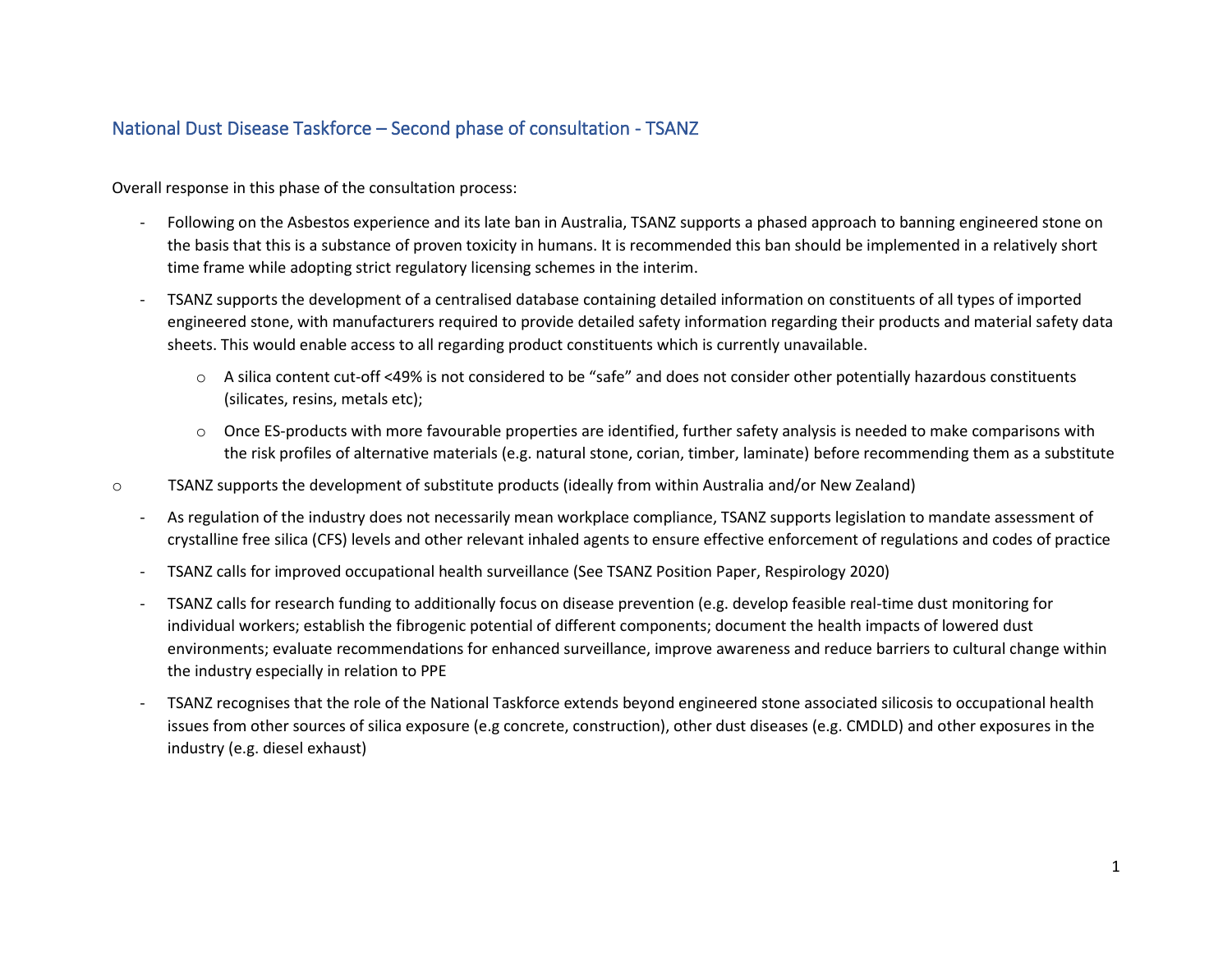Responses to specific questions:

| <b>Topic area</b>                | <b>Consultation question</b>                                                                                                                                                                          | <b>Input from members</b>                                                                                                                                                                                                                                                                                                                                                                                                                                                                                                                                                                                                                                                                                                                                                                                                                                                                                                                                                                                                                                                                                                                                     |
|----------------------------------|-------------------------------------------------------------------------------------------------------------------------------------------------------------------------------------------------------|---------------------------------------------------------------------------------------------------------------------------------------------------------------------------------------------------------------------------------------------------------------------------------------------------------------------------------------------------------------------------------------------------------------------------------------------------------------------------------------------------------------------------------------------------------------------------------------------------------------------------------------------------------------------------------------------------------------------------------------------------------------------------------------------------------------------------------------------------------------------------------------------------------------------------------------------------------------------------------------------------------------------------------------------------------------------------------------------------------------------------------------------------------------|
| <b>Regulatory and governance</b> | From a regulatory perspective, what should be considered<br>1.<br>'engineered stone'? Please provide the rationale for your<br>recommendation.                                                        | See comment above<br>TSANZ recommends that there should be a ban on all<br>artificial stone working until such time as its safety has<br>been appropriately evaluated and controlled. It is<br>evident that despite regulatory measures, systems for<br>control of crystalline free silica inhalation are<br>insufficient to have provided safety for workers under<br>the existing framework. Despite reductions in<br>regulated dust exposure levels, there is still potential<br>for a dangerous gap between theory and practice.                                                                                                                                                                                                                                                                                                                                                                                                                                                                                                                                                                                                                          |
|                                  | Various jurisdictions have already banned uncontrolled dry<br>2.<br>processing of engineered stone. What other practical<br>measures could be introduced to reduce worker exposure to<br>silica dust? | All states need to implement a ban on dry cutting.<br>No silica-containing substance should be cut or drilled<br>without appropriate precautions anywhere in Australia<br>or New Zealand. Dust suppression using other<br>substances e.g. foams or alternative detergents where<br>water is not available should be considered based on<br>their hazard potential (Australia suffers from lack of<br>water in many places). Product substitution should be<br>encouraged.<br>A central register of all businesses which work with<br>silica and a certification system to ensure that training<br>occurs before use, linked with checks to ensure that<br>appropriate safety measures are actually implemented<br>in the workplace on a daily basis.<br>Mandatory periodic monitoring of both dust levels<br>(crystalline free silica, silicates and other substances<br>e.g. metals) and worker periodic respiratory<br>surveillance; consider automated systems during work<br>hours.<br>Certification of businesses on an annual basis after<br>compliance with regulations and satisfactory return of<br>appropriate dust levels and training compliance. |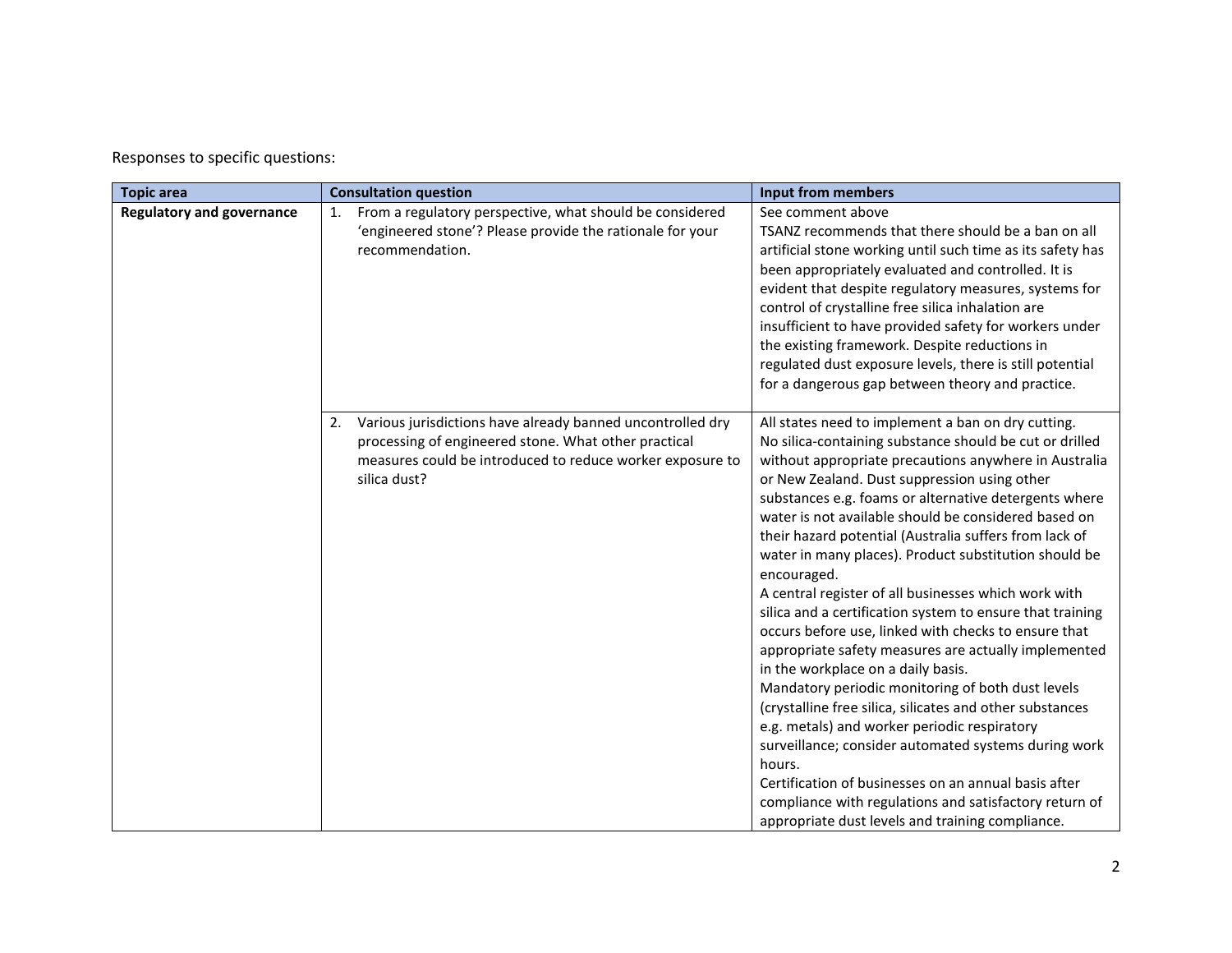| Relevant to dust-related diseases, what mechanisms exist or<br>3.<br>could be further developed to ensure effective enforcement<br>of regulations and codes of practice?                                                                                                                                                                                                                                                                                              | Legislation is required to mandate CFS assessment<br>before any suspicion of exposure to levels above the<br>regulated limit. Sampling after employer suspicion as<br>currently exists is unsafe. All Australian and NZ<br>industries using CFS and silicates need to routinely<br>sample dusts for CFS and silicates and all industries<br>need to be included in this legislation.<br>Appropriate resources need to be available for such<br>assessments (e.g. tax concessions for training and dust<br>measurements, fines for non-compliance, legal<br>proceedings for contravention of regulations).                                            |
|-----------------------------------------------------------------------------------------------------------------------------------------------------------------------------------------------------------------------------------------------------------------------------------------------------------------------------------------------------------------------------------------------------------------------------------------------------------------------|------------------------------------------------------------------------------------------------------------------------------------------------------------------------------------------------------------------------------------------------------------------------------------------------------------------------------------------------------------------------------------------------------------------------------------------------------------------------------------------------------------------------------------------------------------------------------------------------------------------------------------------------------|
| Hazard elimination sits at the top of the hierarchy of control<br>4.<br>measures (see https://www.safeworkaustralia.gov.au/risk<br>for an example of a hierarchy of control measures). Do you<br>consider a ban (either total or partial) of high silica content<br>engineered stone material, a proportionate and practical<br>response to the emergence of silicosis in the engineered<br>stone benchtop industry in Australia?                                     | Yes.<br>TSANZ believes this is practical and supports a total ban<br>until safety measures have been successfully<br>implemented and shown to be effective-effectively<br>this may be an extensive ban of many products within<br>a short time frame pending clinical and research<br>findings, while regulatory licencing frameworks are in<br>place.<br>TSANZ is aware that all artificial stones are currently<br>imported and suggests that manufacture of such<br>stones should not be allowed in Australia and New<br>Zealand.<br>All stones need to be thoroughly assessed to measure<br>CFS, silicates, metals and other content before use. |
| The Taskforce is aware some jurisdictions are considering a<br>5.<br>licensing scheme for engineered stone. Do you consider this<br>a proportionate and practical response in relation to the<br>following:<br>restricted (under licence) or otherwise prohibited<br>а.<br>manufacture in Australia?<br>b. restricted (under licence) or otherwise prohibited<br>importation and distribution?<br>fabrication and installation performed only under<br>c.<br>licence? | TSANZ is aware that licensing schemes are a second<br>best approach and hazard elimination is optimal.<br>TSANZ can only recommend licensing after appropriate<br>hazard controls have been put in place and such<br>potential schemes have been evaluated and been<br>shown to be effective in practice.<br>TSANZ believes that engineered stone should not be<br>manufactured in Australia or New Zealand and<br>prohibited for importation until appropriate hazard<br>controls have been put in place.                                                                                                                                           |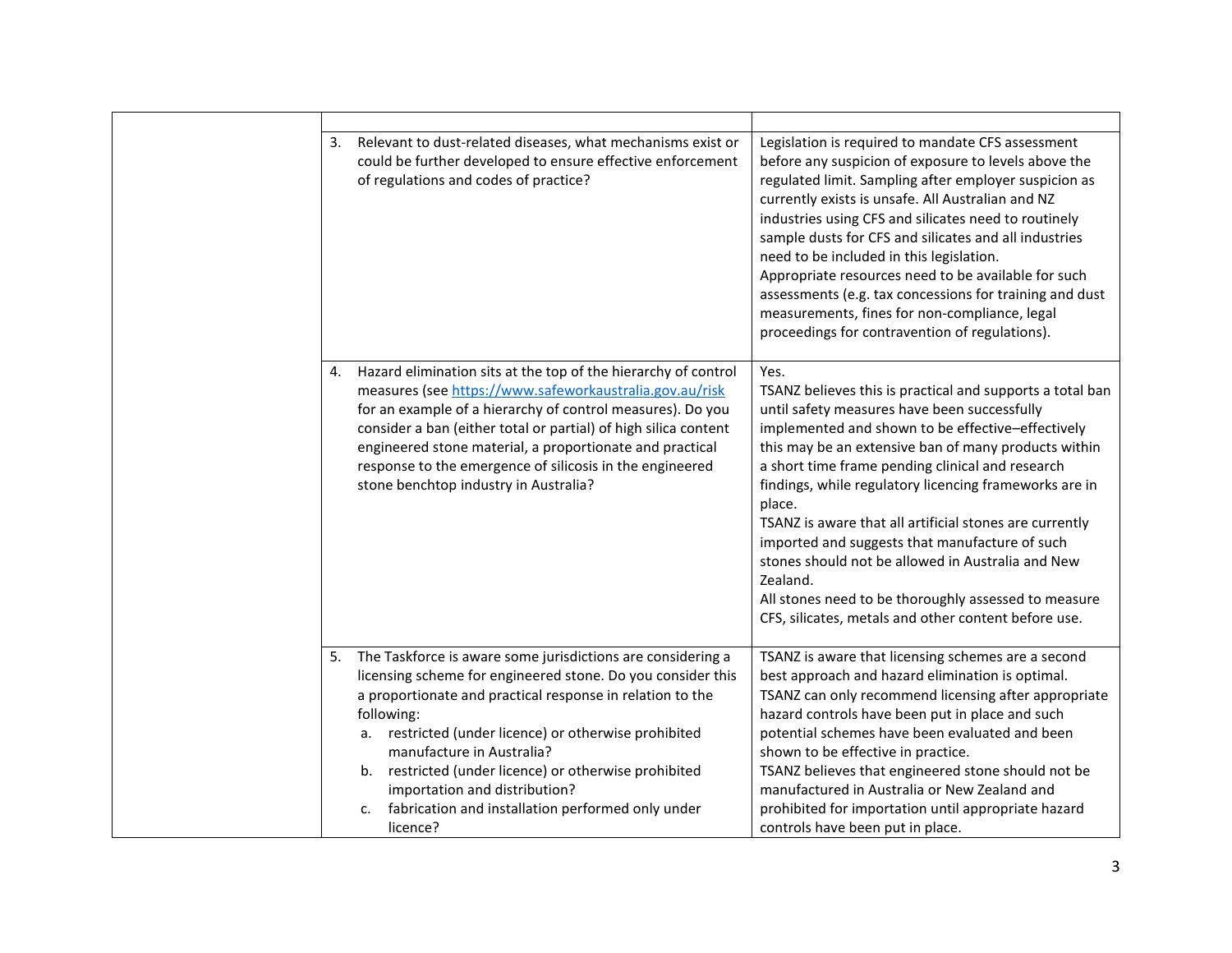|                                     | licence required after installation modifications or<br>d.<br>repurposing of installed engineered stone?                                                                                                                                                                                                     | Installation should then only be allowed after<br>appropriating licensing for modification and<br>repurposing of engineered stone.                                                                                                                                                                                                                                                                                                                                                      |
|-------------------------------------|--------------------------------------------------------------------------------------------------------------------------------------------------------------------------------------------------------------------------------------------------------------------------------------------------------------|-----------------------------------------------------------------------------------------------------------------------------------------------------------------------------------------------------------------------------------------------------------------------------------------------------------------------------------------------------------------------------------------------------------------------------------------------------------------------------------------|
|                                     | What learnings from the re-emergence of accelerated<br>6.<br>silicosis as an occupational health and safety risk can be<br>applied to enhance workplace health and safety systems<br>more generally?                                                                                                         | The re-emergence of accelerated silicosis has<br>demonstrated dangerous gaps in the health & safety<br>environment in Australia.<br>A centralised, nationalised approach is needed with an<br>ongoing multidisciplinary independent Expert Advisory<br>body and establishment of an agency capable of rapid<br>investigation of occupational disease outbreaks. This<br>approach would allow flexibility and adaptability to the<br>changing industrial and health environment.         |
|                                     | Any other comment on regulatory and governance issues                                                                                                                                                                                                                                                        | National harmonisation is required to allow identical<br>regulatory and governance regulation. Silica does not<br>respect state borders, and workers often move<br>between states. Respiratory occupational health needs<br>to transcend state borders<br>Appropriate respiratory surveillance needs to be<br>available life-long for workers and funded<br>appropriately.<br>Potential exposures following dismantling and disposal<br>of the artificial stone is also a consideration |
| Workplace organisational<br>culture | 7. Given the nature of the building and construction industry,<br>and the increase in the number of smaller, often<br>independent businesses and suppliers, what particular<br>strategies and supports are needed to ensure that these<br>businesses are able to provide adequate protection for<br>workers? | This is a challenging issue.<br>Certification before use of silica-containing materials,<br>education before use and regular assessment of dust<br>levels is needed (after the product has been re-<br>introduced and safety issues clarified as above).<br>TSANZ suggest that this is part of a large problem of<br>regulation of the building and construction industry as<br>a whole.                                                                                                |
|                                     | What health and safety strategies can be improved?<br>8.                                                                                                                                                                                                                                                     | Further implementation of education, surveillance,<br>training in PPE (which are currently not performed<br>regularly, if at all). Early referral to appropriately<br>trained health care and occupational health<br>professionals, with links established to enable this                                                                                                                                                                                                               |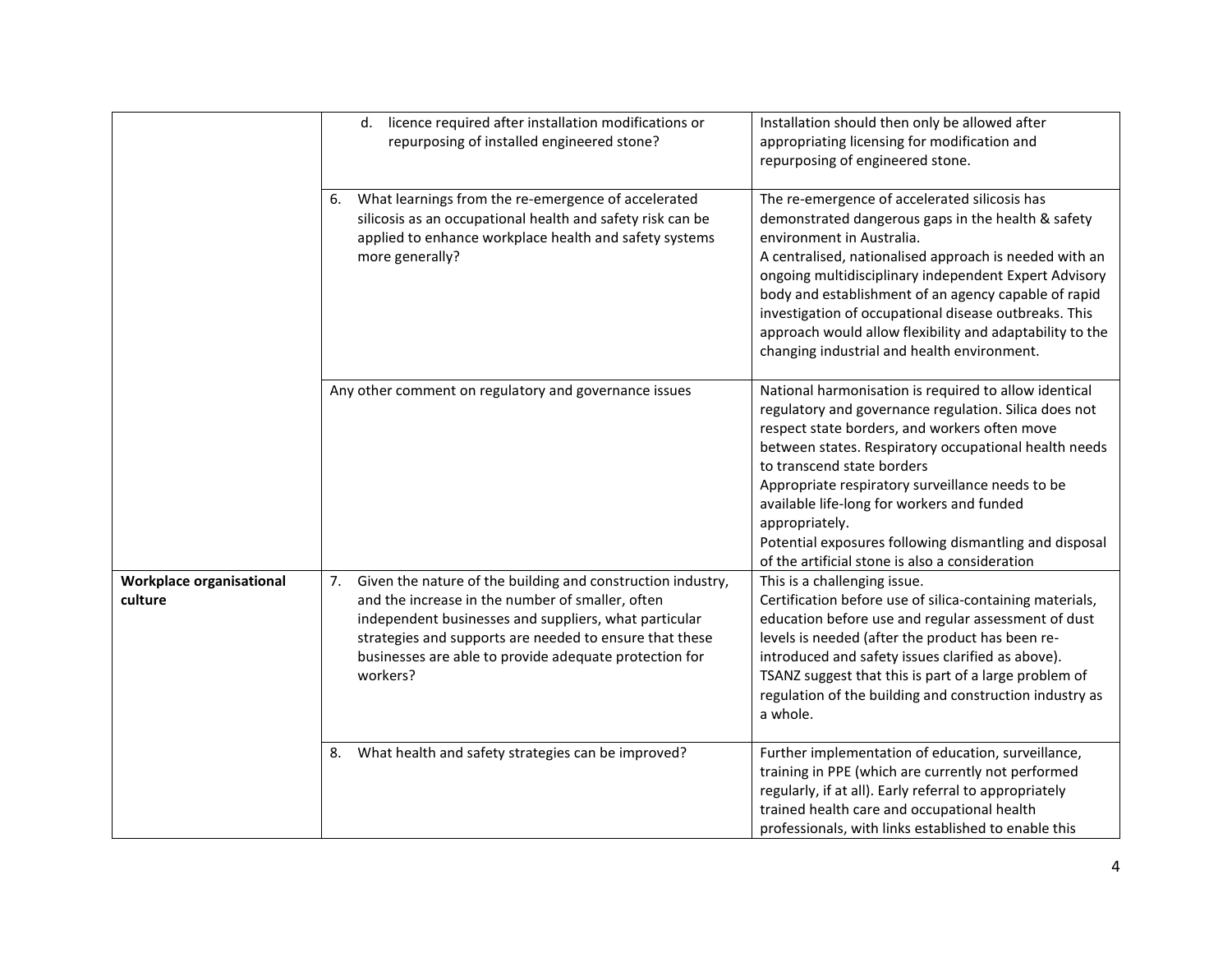|                                                                                                                                                                                                                                       | process and appropriate resourcing (e.g. an item<br>number to cover such referrals).                                                                                                                                                                                                                                                                                                                                                                                                                                                                                                                                                                                                                                                                                                                         |
|---------------------------------------------------------------------------------------------------------------------------------------------------------------------------------------------------------------------------------------|--------------------------------------------------------------------------------------------------------------------------------------------------------------------------------------------------------------------------------------------------------------------------------------------------------------------------------------------------------------------------------------------------------------------------------------------------------------------------------------------------------------------------------------------------------------------------------------------------------------------------------------------------------------------------------------------------------------------------------------------------------------------------------------------------------------|
| What return to work support is available or should be<br>9.<br>considered to assist workers following a diagnosis of silica-<br>associated disease, including for those who are unable to<br>return to the engineered stone industry? | A reduced earnings allowance (plus links to<br>compensation in the meantime) to make up the<br>difference between the former salary and that of a<br>worker who has had to be moved to a less well paid<br>job. This needs to be available from first diagnosis until<br>long term employment in a suitable other occupation<br>has occurred. Patients who become TPD (totally<br>permanently disabled) should receive similar support)<br><b>This</b><br>Health care support (medical, nursing, physiotherapy,<br>occupational therapy).<br>Cardiopulmonary rehabilitation<br>Psychological support<br>Social work support                                                                                                                                                                                  |
| 10. What are examples of good dust exposure workplace<br>monitoring processes? (Where possible please provide<br>evidence to support the effectiveness of these processes).                                                           | Please see the occupational hygiene section                                                                                                                                                                                                                                                                                                                                                                                                                                                                                                                                                                                                                                                                                                                                                                  |
| Any other comments on workplace organisational culture                                                                                                                                                                                | Employers need to understand and appreciate the<br>hazards which workers face from silica and other long<br>latency inspirable dusts, fumes and vapours.<br>Workers need to be encouraged to take respiratory<br>health seriously<br>A blame-free culture is needed to enable early action in<br>cases of excessive dust exposures. Freedom is needed<br>for workers to report unsafe work practices without<br>fear of dismissal or discrimination.<br>Regulators need to respond to active case finding in<br>high risk environments in a timely manner. A high risk<br>environment could potentially be identified by<br>recognising potentially toxin constituents, dust<br>measurements above the exposure standards, and<br>suboptimal work practices. Further research into this<br>field is required |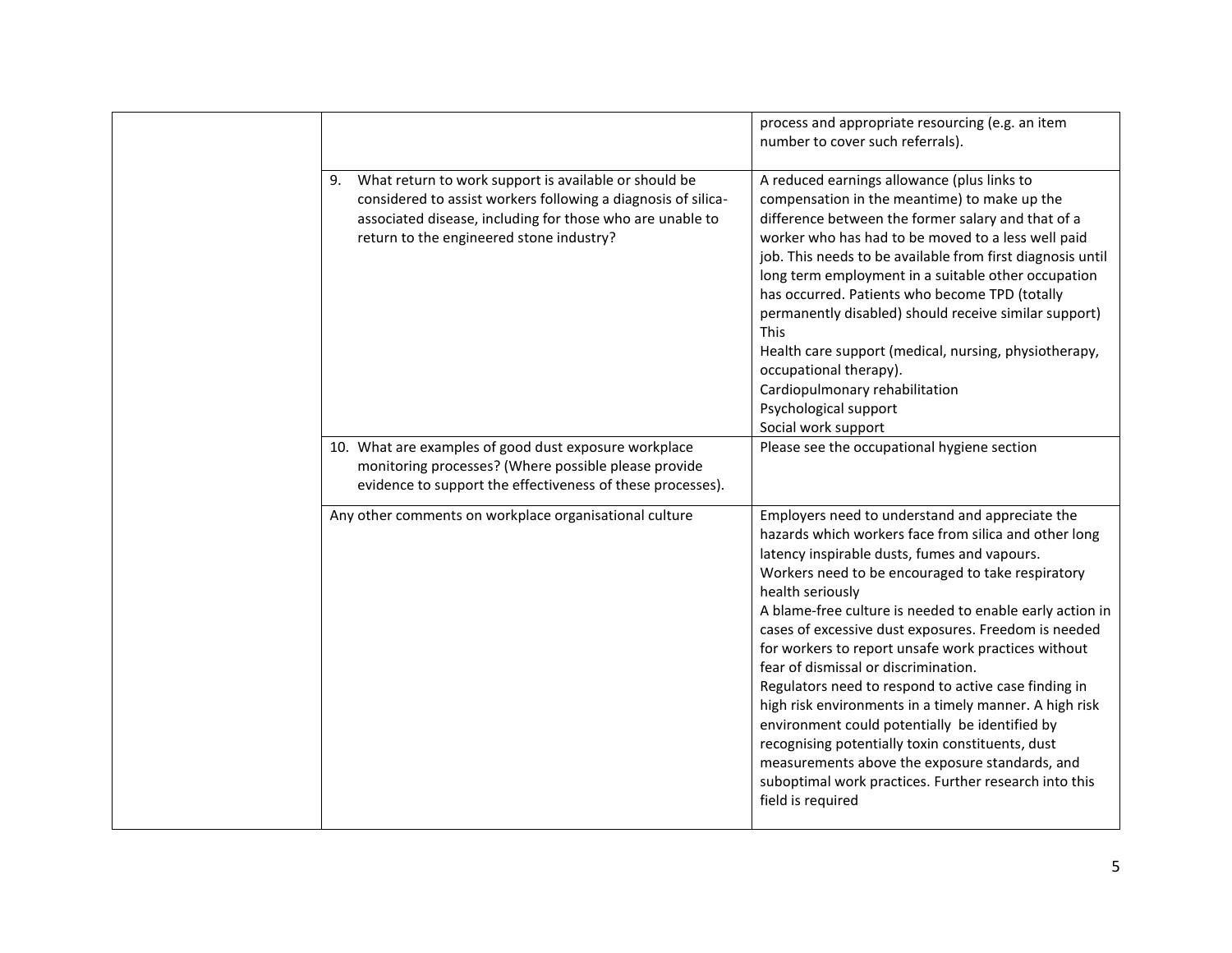| <b>Resourcing and capability</b> | 11. What specific resources (e.g. information, education, other<br>supports etc.) are required, that are not currently available,<br>for small to medium sized businesses, to ensure that owners<br>and staff are fully informed of the availability and correct<br>use of control methods, including by workers from non-<br>English speaking backgrounds? | TSANZ advises that every business should have access<br>to appropriate educational resources and advice. This<br>should include online information, training courses,<br>web-based training, expert advice (e.g. from an<br>occupational hygienist, nurse and/or occupational<br>physician or occupationally trained respiratory<br>physician and radiologist). There are many potential<br>ways in which such resources could be delivered but<br>social media is the obvious choice (e.g. Silicosis Support<br>Group). |
|----------------------------------|-------------------------------------------------------------------------------------------------------------------------------------------------------------------------------------------------------------------------------------------------------------------------------------------------------------------------------------------------------------|--------------------------------------------------------------------------------------------------------------------------------------------------------------------------------------------------------------------------------------------------------------------------------------------------------------------------------------------------------------------------------------------------------------------------------------------------------------------------------------------------------------------------|
|                                  |                                                                                                                                                                                                                                                                                                                                                             | These should be available in many languages and in a<br>format understandable to those involved (e.g. people<br>from a range of backgrounds, Indigenous populations<br>and those living with disability. Appropriate funding<br>with administrative support should be provided to<br>support networks for a broad range of backgrounds<br>(e.g. now wound up Bernie Banton Foundation,<br>Asbestos Diseases Foundation, Mesothelioma<br>Australia.                                                                       |
|                                  |                                                                                                                                                                                                                                                                                                                                                             | In addition to the biannual TSANZ short course on<br>occupational lung disease, TSANZ/LFA now<br>developing resources for workers and<br>professionals and an occupational component<br>needs to be incorporated nationally into the<br>medical training. Appropriate education about<br>occupational environmental safety should be<br>introduced into both pre and post graduate<br>schooling).                                                                                                                        |
|                                  | 12. With a specific focus on dust related diseases, what<br>mechanisms exist that could be used as a basis for providing<br>a coordinated national system with representation across<br>stakeholder disciplines for identifying and communicating<br>emerging issues?                                                                                       | The Royal Australian College of Physicians (RACP) and<br>the RACP Faculty of Occupational and Environmental<br>Medicine (FAOEM) already represent a national<br>coordinated system of medical professionals relevant<br>to the health of these workers, and smaller<br>organisations e.g. TSANZ can also assist. There are also<br>many other national bodies which can work with                                                                                                                                        |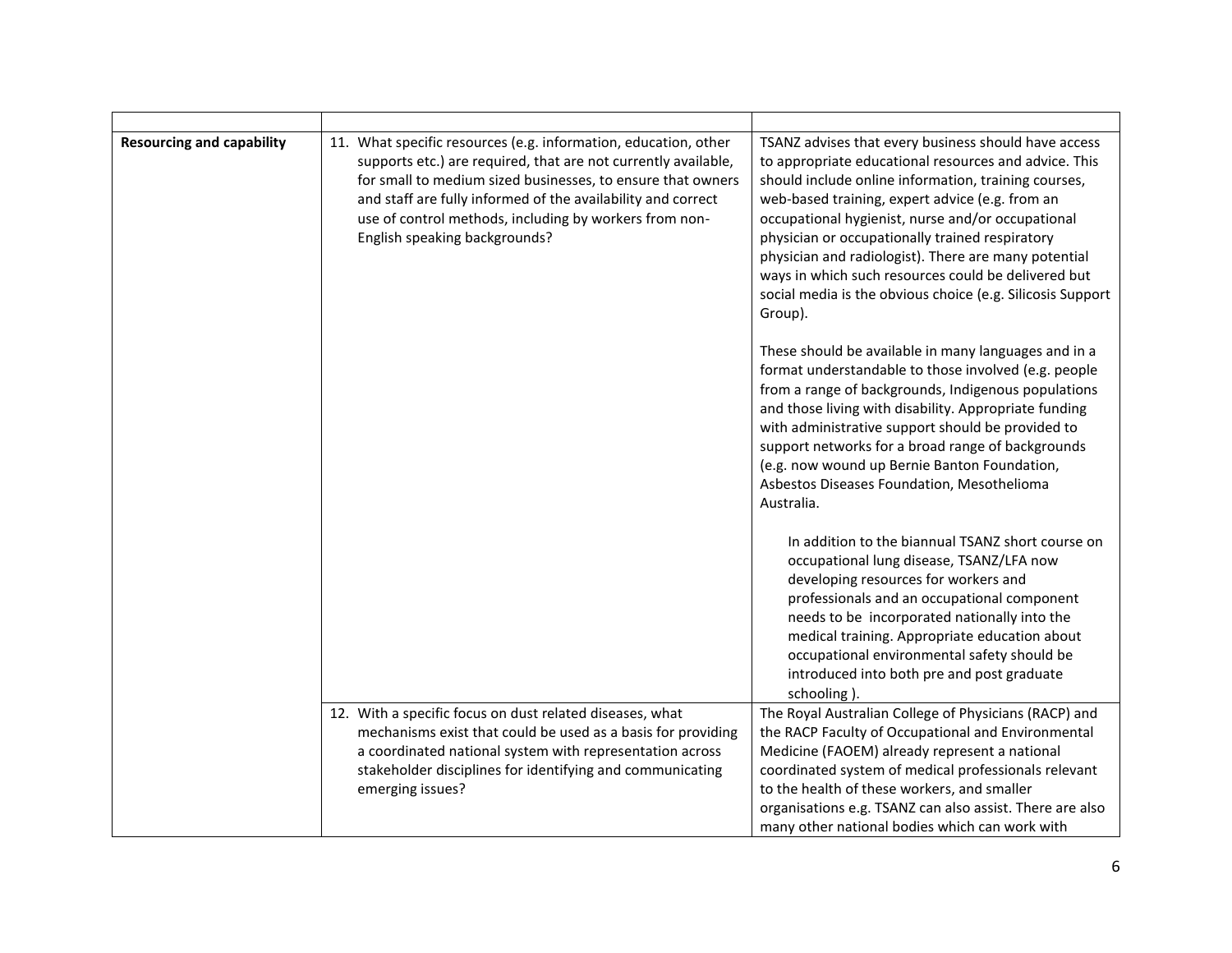|                                 |                                                                                                                                                                                            | government and Health & Safety agencies(e.g. Doctors<br>for the Environment (DEA), Public Health Association<br>of Australia, SafeWork Australia(SWA), Australian<br>Institute of Health and Welfare (AIHW )etc.<br>TSANZ recommends that a centralised body should be<br>established to enable optimal communication,<br>planning and identification and communication of<br>emerging issues. These systems are already in place in<br>other countries (e.g. Health & Safety Executive, UK,<br>Centre for Disease Control USA) and enable better<br>communication strategies and are of proven efficacy |
|---------------------------------|--------------------------------------------------------------------------------------------------------------------------------------------------------------------------------------------|----------------------------------------------------------------------------------------------------------------------------------------------------------------------------------------------------------------------------------------------------------------------------------------------------------------------------------------------------------------------------------------------------------------------------------------------------------------------------------------------------------------------------------------------------------------------------------------------------------|
|                                 | Any other comments on resourcing and capability                                                                                                                                            | Australia has excellent capability but no current<br>resources to enable these changes. Resources already<br>exist in the health care sector and academic centres, as<br>well as in smaller businesses (e.g. occupational<br>hygiene) and engineering, but are inadequate.<br>Provision of adequate resources will save expense in<br>the long run.                                                                                                                                                                                                                                                      |
| <b>Research and development</b> | 13. What industry mechanisms could be introduced to ensure<br>workers have appropriate competencies for handling<br>engineered stone or performing processes that generate<br>silica dust? | Training and annual certification as well as regular dust<br>assessments.<br>TAFE courses already exist and allow apprentices to<br>learn early about the hazards of dust controls. Links<br>between these and businesses could be strengthened.<br>Funding for further research aimed to change the<br>industry culture (e.g. around use of PPE)                                                                                                                                                                                                                                                        |
|                                 | 14. What are the specific challenges related to linking workplace<br>exposure with disease development (at a later date) and<br>how should these be addressed?                             | The main challenges are the long latency of these<br>diseases, lack of awareness of dust contents, lack of<br>willingness to undergo health surveillance and actually<br>get dust measurements, and lack of resources.<br>These could be overcome but require a national<br>approach.<br>A national database of occupational exposure<br>information and mandatory respiratory surveillance<br>would assist. The development of a job exposure<br>matrix, ideally for all Australia and to include New                                                                                                   |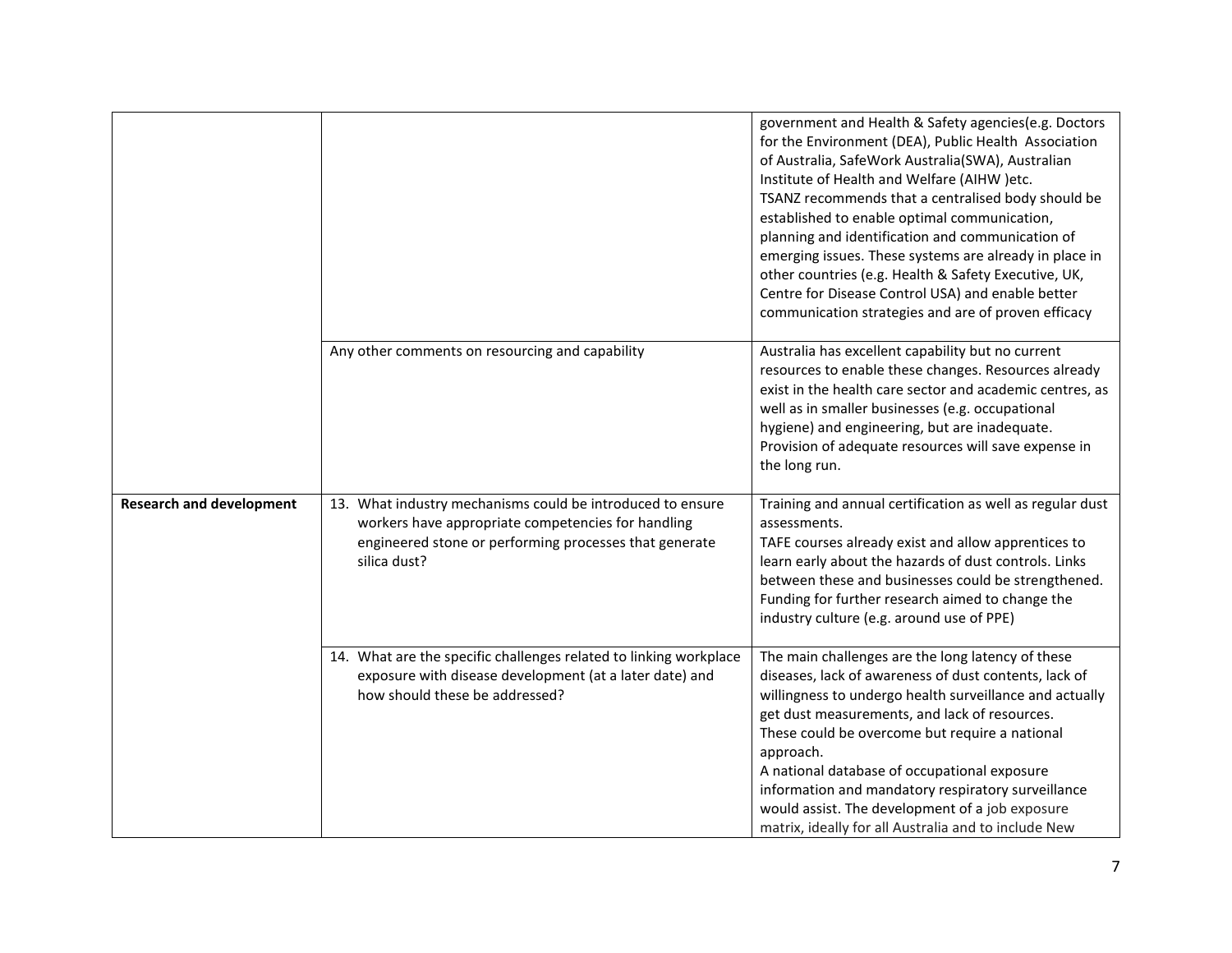|                                                                                                                                                                                                                  | Zealand, but initially for each state, would enable more<br>accurate assessment of individual dust exposures for<br>each worker. This should include crystalline free silica,<br>asbestos, silicates, metals and total respirable dust,<br>and any other relevant toxins.<br>The other problem is the potential for confounding by<br>non-workplace-related disease. This could be<br>overcome by mandating respiratory surveillance prior<br>entering a dust-exposed industry.<br>Entry of overseas workers into dusty trades also needs<br>to be considered, including the potential for<br>transmissible respiratory diseases e.g. tuberculosis.<br>Ideally, no worker should be recruited without a prior<br>clear chest radiograph. This would assist also with<br>community public health.                                                                                                                                                              |
|------------------------------------------------------------------------------------------------------------------------------------------------------------------------------------------------------------------|---------------------------------------------------------------------------------------------------------------------------------------------------------------------------------------------------------------------------------------------------------------------------------------------------------------------------------------------------------------------------------------------------------------------------------------------------------------------------------------------------------------------------------------------------------------------------------------------------------------------------------------------------------------------------------------------------------------------------------------------------------------------------------------------------------------------------------------------------------------------------------------------------------------------------------------------------------------|
| 15. What are three key pieces of information about dust disease<br>that you would like to see collected at a national level? What<br>are the three key uses of the information collected at a<br>national level? | 1. Accurate information about numbers of dust-related<br>diseases (all of diseases related to dust exposures, not<br>just silicosis), reported annually and for each state. This<br>should reflect doctor-diagnosed diseases, not<br>compensated cases. Specific details about diseases and<br>other exposures (e.g. tobacco, vaping) to be included in<br>the national registry.<br>2. Periodic monitoring information about workplace<br>dust exposures (including crystalline free silica and<br>silicates, and other dusts e.g. asbestos), including<br>exceedances. These need to be reported centrally and<br>linkable to each individual worker for every industry<br>with dust exposure.<br>3. Numbers of dust-exposed workers nationally and<br>state by state, by age, gender and ethnic background,<br>to provide an accurate denominator. This would also<br>allow trends in incidence to be monitored and<br>identification of high risk groups. |
| 16. What alternative products are currently available which<br>could replace high silica-content engineered stone? How<br>could we drive innovation in relation to products?                                     | There are many alternative products which could be<br>used for kitchen and bathroom bench tops. Australian<br>woods are world renown for their beauty and strength.                                                                                                                                                                                                                                                                                                                                                                                                                                                                                                                                                                                                                                                                                                                                                                                           |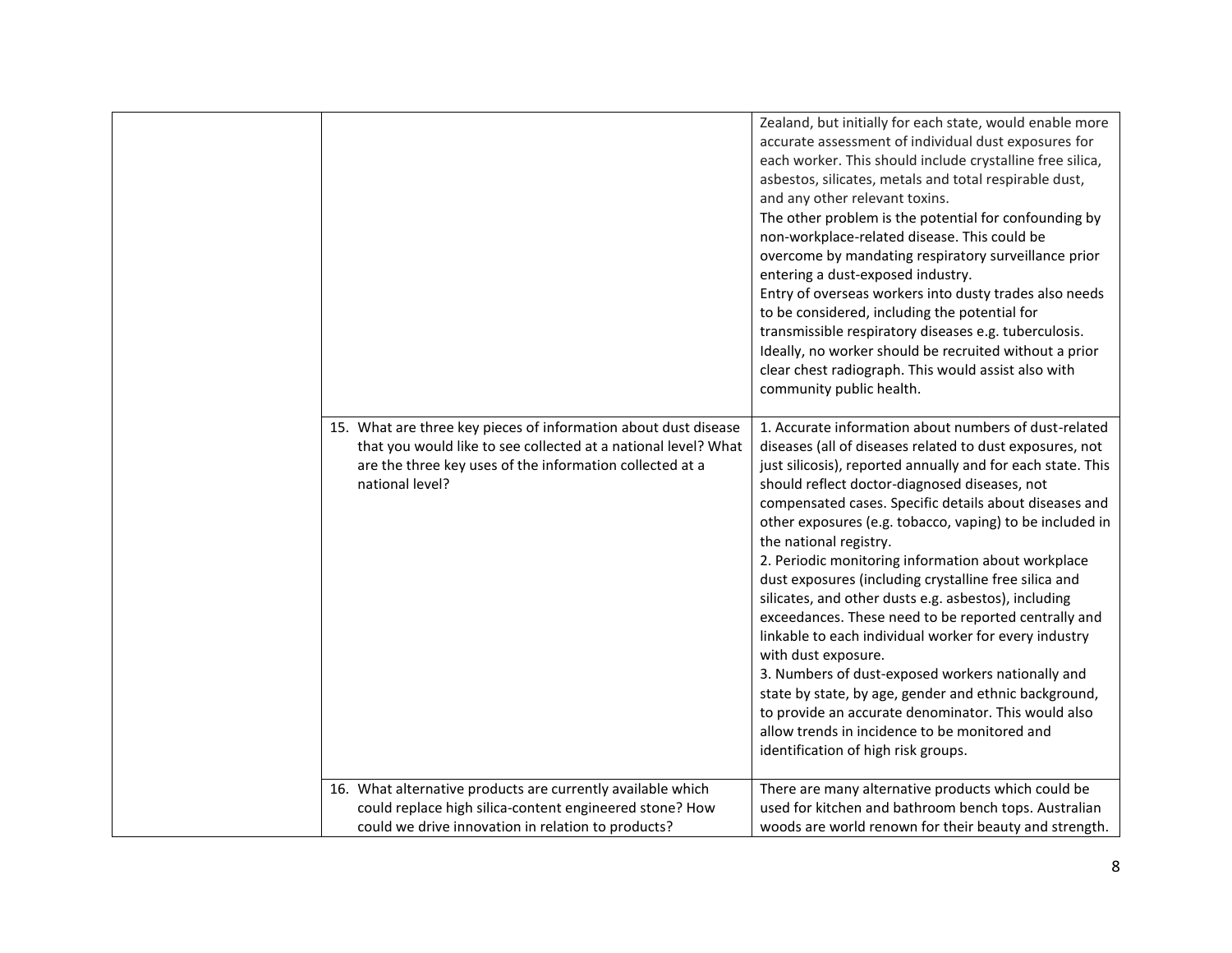|                                                                                                                                                                                                                                                                                                                                                                                                                                                                     | Older products e.g. laminate could be used. As low<br>levels of silica exposure can still lead to lung disease in<br>susceptible individuals, geological and constitute<br>analysis of natural stones is needed prior to<br>recommending alternative silica-containing products<br>Innovation in such products would be certain to follow<br>appropriate control measures and represent an<br>opportunity for development of local Australian made<br>products as well as environmentally friendly products.                                                                                                                                                                                                                                                                                                                                                                                                                                                                                                                                                                                                                                                                                                                                                                     |
|---------------------------------------------------------------------------------------------------------------------------------------------------------------------------------------------------------------------------------------------------------------------------------------------------------------------------------------------------------------------------------------------------------------------------------------------------------------------|----------------------------------------------------------------------------------------------------------------------------------------------------------------------------------------------------------------------------------------------------------------------------------------------------------------------------------------------------------------------------------------------------------------------------------------------------------------------------------------------------------------------------------------------------------------------------------------------------------------------------------------------------------------------------------------------------------------------------------------------------------------------------------------------------------------------------------------------------------------------------------------------------------------------------------------------------------------------------------------------------------------------------------------------------------------------------------------------------------------------------------------------------------------------------------------------------------------------------------------------------------------------------------|
| 17. The interim advice identified immediate research priorities<br>which has led to a research funding grant opportunity<br>announced by the Medical Research Future Fund and<br>National Health and Medical Research Council. Are there<br>other research priority areas that have not been identified in<br>the interim advice that should be considered, and why?<br>What research areas should be a priority following this first<br>round of research funding? | There is a need for development of point-of-care<br>$\bullet$<br>assessment of dust levels (including CFS) and<br>biological response to dusts, using real-time<br>monitoring of workers using portable, user-<br>friendly devices located within the breathing zone.<br>Such devices are feasible using modern<br>technologies but require significant research<br>investment strategies.<br>A centralised database needs to be developed<br>$\bullet$<br>which lists all components of each and every<br>engineered stone product used in Australia/New<br>Zealand and their material safety data sheets. to allow<br>rapid access to workers, healthcare professionals,<br>regulators and others<br>Long-term prospective cohort studies are needed<br>to evaluate the consequences of low dust<br>exposure levels including the development of<br>malignancy related to silica exposure and of auto-<br>immune diseases.<br>Prospective actuarial studies are needed, to<br>$\bullet$<br>evaluate the real costs of dust diseases to<br>Australian society (especially ongoing health care<br>costs e.g. with lung transplantation). These studies<br>need to include an assessment of worker vs<br>employer vs societal dollar costs and also quality<br>of life estimates. |